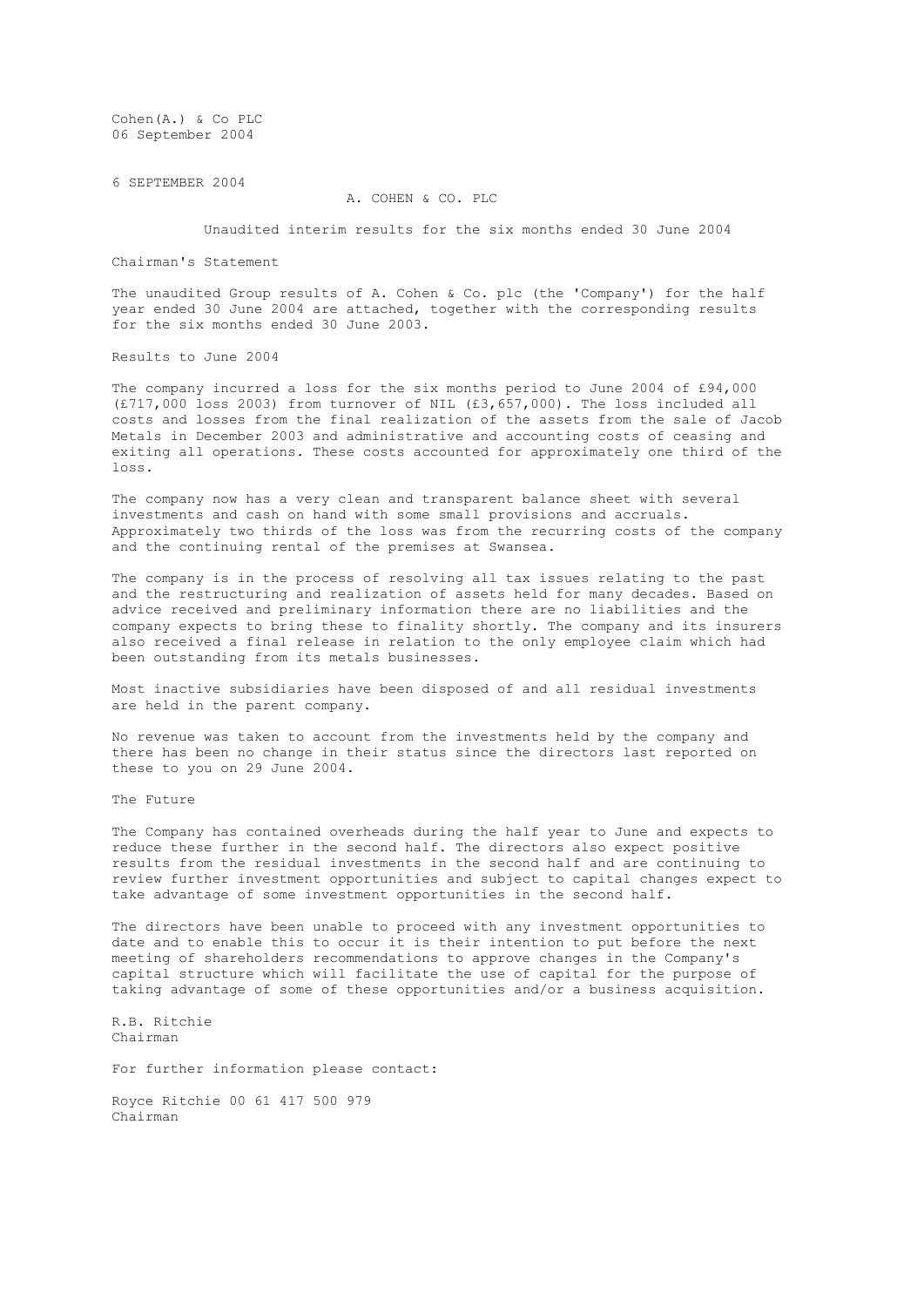## CONSOLIDATED PROFIT AND LOSS ACCOUNT Unaudited six months ended 30 June 2004

|                                                                                     | Unaudited six<br>months ended<br>30 June<br>2004 |                                                | Unaudited six<br>months ended<br>30 June<br>2003 |               |  |
|-------------------------------------------------------------------------------------|--------------------------------------------------|------------------------------------------------|--------------------------------------------------|---------------|--|
|                                                                                     | Activities<br>£'000                              | Continuing Discontinued<br>Activities<br>£'000 | Total<br>£'000                                   | £'000         |  |
| Turnover                                                                            |                                                  |                                                |                                                  | 3,657         |  |
| Cost of sales                                                                       |                                                  |                                                |                                                  | (3, 393)      |  |
| Gross profit                                                                        |                                                  |                                                |                                                  | 264           |  |
| Distribution costs                                                                  |                                                  |                                                |                                                  | (61)          |  |
| Administrative expenses                                                             | (95)                                             | (17)                                           | (112)                                            | (679)         |  |
| Other operating income                                                              |                                                  | 12                                             | 12                                               |               |  |
| Operating loss before<br>Exceptional costs                                          | (95)                                             | (5)                                            | (100)                                            | (476)         |  |
| Exceptional costs                                                                   |                                                  |                                                |                                                  | (218)         |  |
| Operating loss after<br>Exceptional costs                                           | (95)                                             | (5)                                            | (100)                                            | (694)         |  |
| Interest receivable                                                                 | 6                                                |                                                | 6                                                | 7             |  |
| Interest payable                                                                    |                                                  |                                                |                                                  | (113)         |  |
| Profit/(loss) on sale of<br>fixed assets                                            |                                                  |                                                |                                                  | 83            |  |
| Loss on ordinary activities<br>before taxation                                      | (89)                                             | (5)                                            | (94)                                             | (717)         |  |
| Tax charge on loss on<br>ordinary activities                                        |                                                  |                                                |                                                  |               |  |
| Loss for the financial<br>period after taxation and<br>attributable to shareholders | (89)                                             | (5)                                            | (94)                                             | (717)         |  |
| Losses per share (pence)                                                            |                                                  |                                                | (0.01p)                                          | (4.7p)        |  |
| CONSOLIDATED BALANCE SHEET<br>Unaudited as at 30 June 2004                          |                                                  |                                                | 30 June                                          | 30 June       |  |
|                                                                                     |                                                  |                                                | 2004<br>£'000                                    | 2003<br>£'000 |  |
| Fixed assets<br>Tangible assets<br>Investments                                      |                                                  |                                                | 5<br>278                                         | 4<br>675      |  |
|                                                                                     |                                                  |                                                | 283<br>--------                                  | 679           |  |
| Current assets<br>Tangible assets held for resale                                   |                                                  |                                                |                                                  | 46            |  |
| Stocks                                                                              |                                                  |                                                |                                                  |               |  |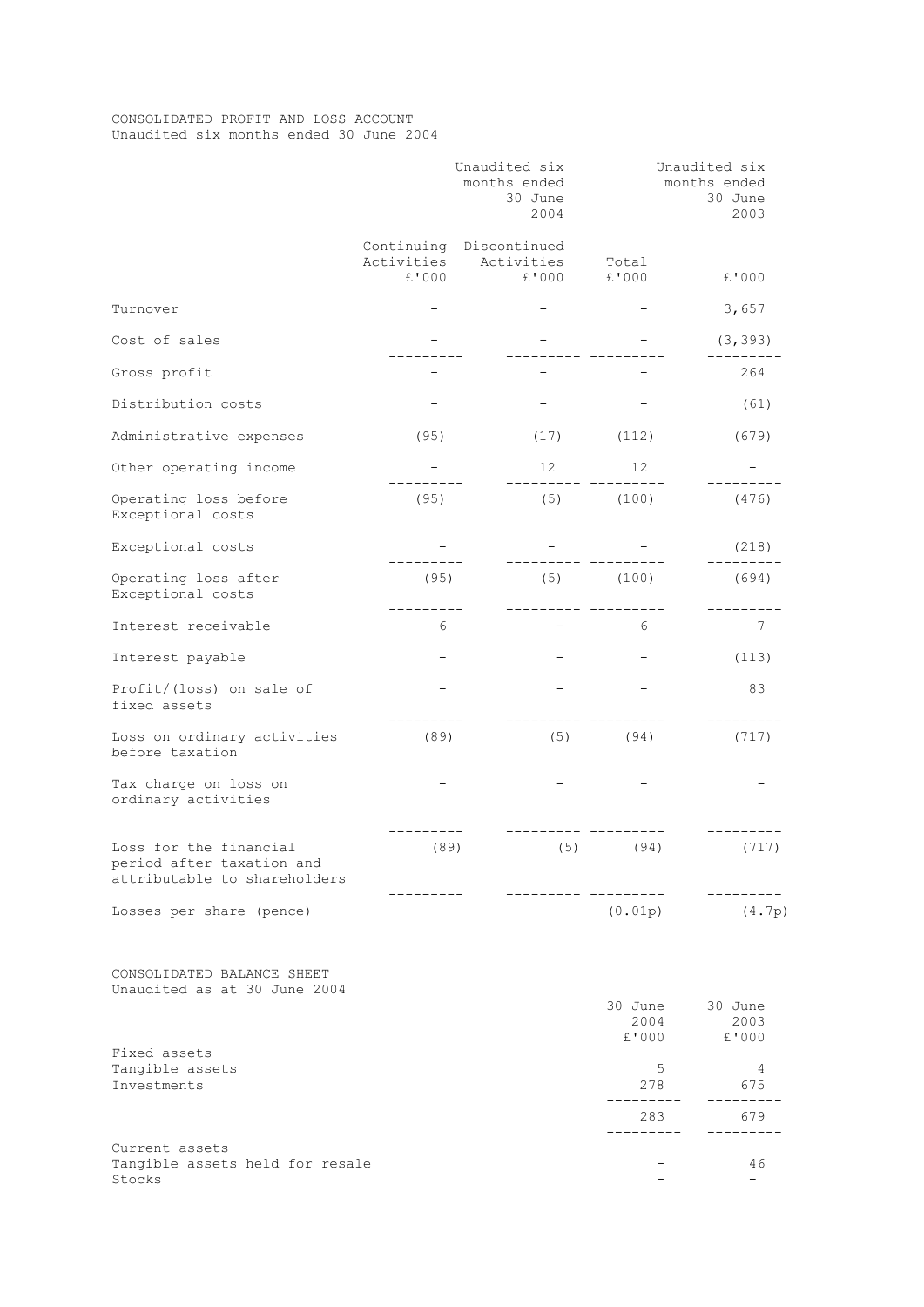| Debtors<br>Cash at bank and in hand                                                                                                                                        |                         |                                     | 12<br>151<br>--------                             | 2258<br>98<br>.                                           |
|----------------------------------------------------------------------------------------------------------------------------------------------------------------------------|-------------------------|-------------------------------------|---------------------------------------------------|-----------------------------------------------------------|
|                                                                                                                                                                            |                         |                                     | 163                                               | 2,402                                                     |
| Creditors:<br>amounts falling due within one year                                                                                                                          |                         |                                     | (78)<br>_________                                 | (2, 318)                                                  |
| Net current assets/(liabilities)<br>Total assets less current liabilities                                                                                                  |                         |                                     | 85<br>368                                         | 84<br>763                                                 |
| Creditors:<br>amounts falling due after more than one year                                                                                                                 |                         |                                     | =========                                         | (276)                                                     |
|                                                                                                                                                                            |                         |                                     | 368<br>---------                                  | 487<br>$=$ ========                                       |
| Capital and reserves<br>Called up share capital<br>Capital redemption reserve<br>Share premium account<br>Revaluation reserve<br>Other reserves<br>Profit and loss account |                         |                                     | 3,032<br>49<br>2<br>$\sim$ $-$<br>386<br>(3, 101) | 3,032<br>49<br>$\overline{2}$<br>1,051<br>386<br>(4, 023) |
| Equity shareholders' funds                                                                                                                                                 |                         |                                     | 368<br>---------                                  | 487                                                       |
| CONSOLIDATED CASH FLOW STATEMENT<br>Six months ended 30 June 2004                                                                                                          | £'000 £'000 £'000 £'000 | Six months<br>ended<br>30 June 2004 |                                                   | Six months<br>ended<br>30 June 2003                       |
| Net cash inflow from operating activities                                                                                                                                  |                         | 72                                  |                                                   | 234                                                       |
| Returns on investments and<br>servicing of finance<br>Interest received<br>Interest paid                                                                                   | 6<br>$\equiv$<br>-----  |                                     | 7<br>(11)<br>------                               |                                                           |
| Net cash outflow from returns on<br>investments and servicing of finance                                                                                                   |                         | 6                                   |                                                   | (4)                                                       |
| Capital expenditure and financial investment                                                                                                                               |                         |                                     |                                                   |                                                           |
| Payments to acquire tangible fixed assets<br>Receipts from sale of tangible fixed assets                                                                                   |                         |                                     | 20<br>------                                      |                                                           |
| Net cash (outflow)/inflow from capital<br>expenditure and financial investment                                                                                             |                         |                                     |                                                   | 20                                                        |
| Net cash inflow before financing                                                                                                                                           |                         | 78                                  |                                                   | 250                                                       |
| Financing                                                                                                                                                                  |                         |                                     |                                                   |                                                           |
| Capital element of finance lease<br>rental payments                                                                                                                        |                         |                                     | (6)                                               |                                                           |
| Net cash outflow from financing                                                                                                                                            |                         |                                     |                                                   | (6)                                                       |
| Increase in cash                                                                                                                                                           |                         | 78<br>$- - - - -$                   |                                                   | 244                                                       |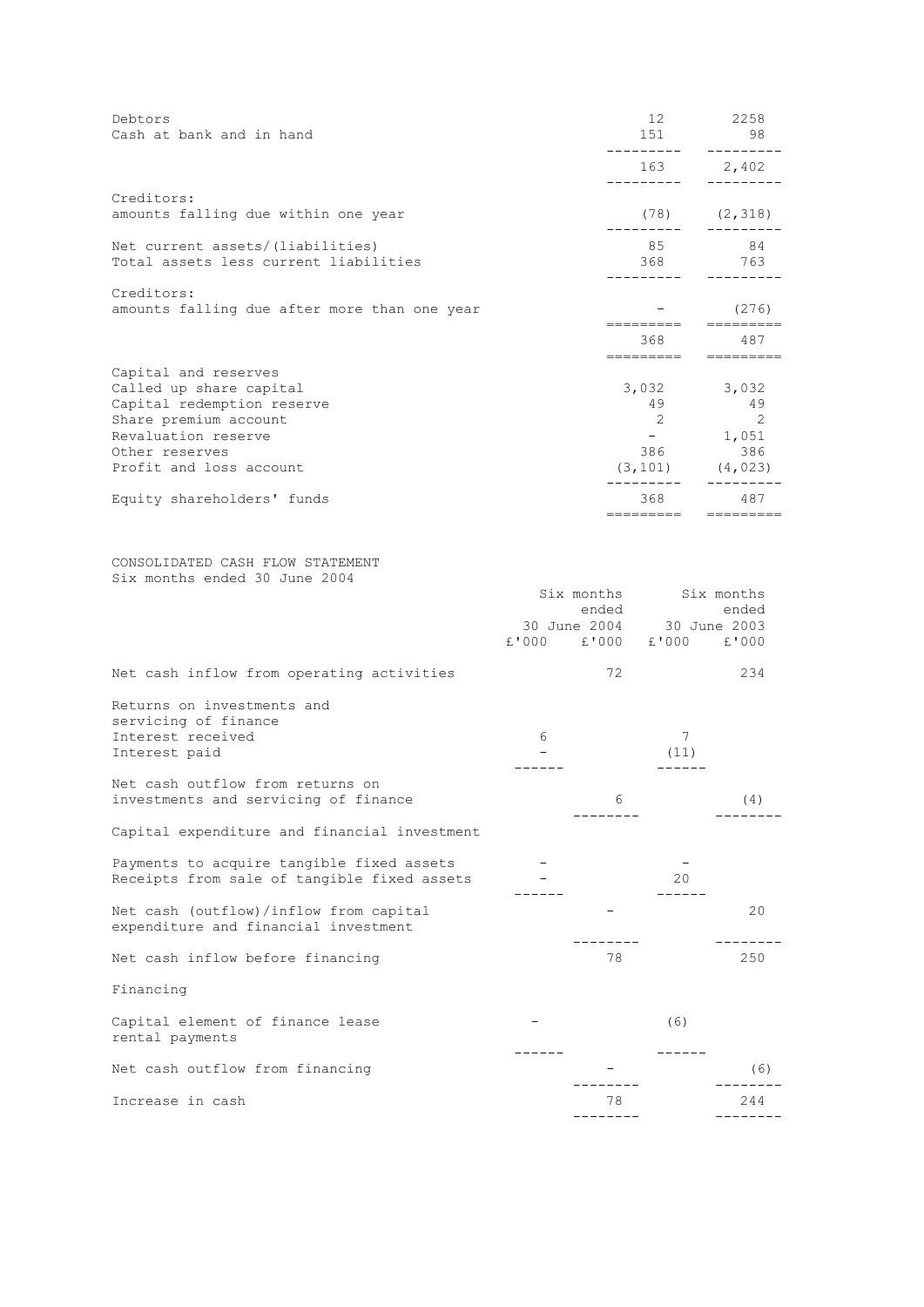NOTES TO THE CONSOLIDATED CASH FLOW STATEMENT Unaudited six months ended 30 June 2004

1. Reconciliation of operating (loss)/profit to net cash inflow from operating activities

|                                                     | Six months | Six months |
|-----------------------------------------------------|------------|------------|
|                                                     | ended      | ended      |
|                                                     | 30 June    | 30 June    |
|                                                     | 2004       | 2003       |
|                                                     | £'000      | £'000      |
| Operating (loss)/profit                             | (100)      | (694)      |
| Depreciation                                        | 3          | 32         |
| Impairment of Fixed Assets                          |            | 190        |
| Net movement in working capital                     |            |            |
| Stocks                                              |            | 256        |
| Debtors                                             | 759        | 165        |
| Creditors                                           | (590)      | 285        |
| Net cash inflow/(outflow) from operating activities | 72         | 234        |
|                                                     |            |            |

2. Cash flow statement: Analysis of net debt

|                           | At<br>1 January<br>2004<br>£'000 | Cash<br>flow<br>£'000 | At<br>30 June<br>2004<br>£'000 |
|---------------------------|----------------------------------|-----------------------|--------------------------------|
| Cash in hand and at bank  | 74                               | 78                    | 152                            |
| Overdrafts and bank Loans | 74                               | 78                    | 152                            |
| Debt due within one year  | (427)                            | 427                   | 152                            |
| Finance leases            | (353)                            | 505                   |                                |

3. Cash flow statement: Reconciliation of net cash flow to movement in net debt

|                                                                                |       | Six months<br>Ended<br>30 June<br>2004 |       | Six months<br>ended<br>30 June<br>2003 |
|--------------------------------------------------------------------------------|-------|----------------------------------------|-------|----------------------------------------|
|                                                                                | £'000 | £'000                                  | £'000 | £'000                                  |
| Increase in cash in the period                                                 | 78    |                                        | 244   |                                        |
| Cash outflow/(inflow) from decrease/<br>(increase) in debt and lease financing | 427   |                                        | (109) |                                        |
| Change in net debt resulting from<br>cash flows                                |       | 505                                    |       | 135                                    |
| Translation differences                                                        |       |                                        |       |                                        |
| Movement in net debt in the period                                             |       | 505                                    |       | 135                                    |
| Net debt at start of period                                                    |       | (353)                                  |       | (1, 091)                               |
| Net cash (debt) at end of period                                               |       | 152                                    |       | (956)                                  |
|                                                                                |       |                                        |       |                                        |